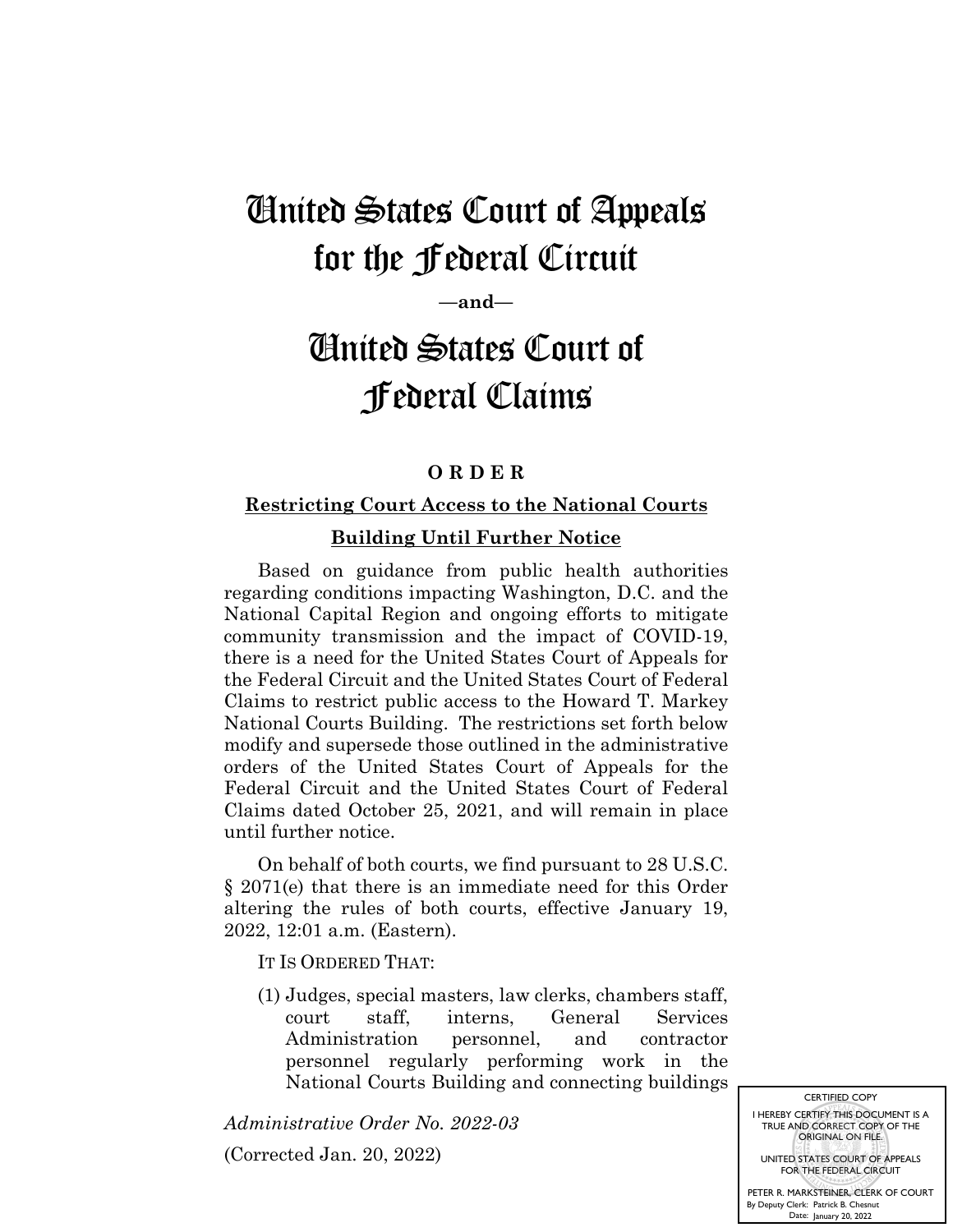(NCB), and law enforcement and security personnel and contractors assigned to the NCB will be admitted to the NCB upon the presentation of appropriate identifying credentials.

- (2) Litigants, witnesses, and any other parties who will be physically present in the NCB because of their participation in a scheduled hearing that day will be admitted to the NCB upon the presentation of appropriate identifying credentials and are subject to any additional requirements or limitations issued by the respective court concerning the scheduled hearing.
- (3) All others not participating in a scheduled hearing will be granted access to the NCB on a case-by-case basis by the Chief Judge of whichever court is appropriate under the circumstances, or her designee.
- (4) Requests for non-hearing access should be submitted in writing, ideally via email, no later than 24 hours in advance, to the Circuit Executive and Clerk of Court of the United States Court of Appeals for the Federal Circuit or to the Clerk of Court of the United States Court of Federal Claims, whichever court is appropriate under the circumstances.
- (5) The following rules apply to all individuals entering the NCB for any purpose:
	- a. All individuals, regardless of their vaccination status must wear masks in all public areas of the National Courts Building and connecting buildings. Only N-95, KN-95, or KF-94 masks are acceptable masks in the National Courts Building.
	- b. Fully vaccinated individuals may forego physical distancing requirements. Unvaccinated individuals must continue to observe physical distancing requirements. (Individuals are considered "fully vaccinated" for COVID-19 two weeks after receiving their second dose in a two-dose series vaccine or